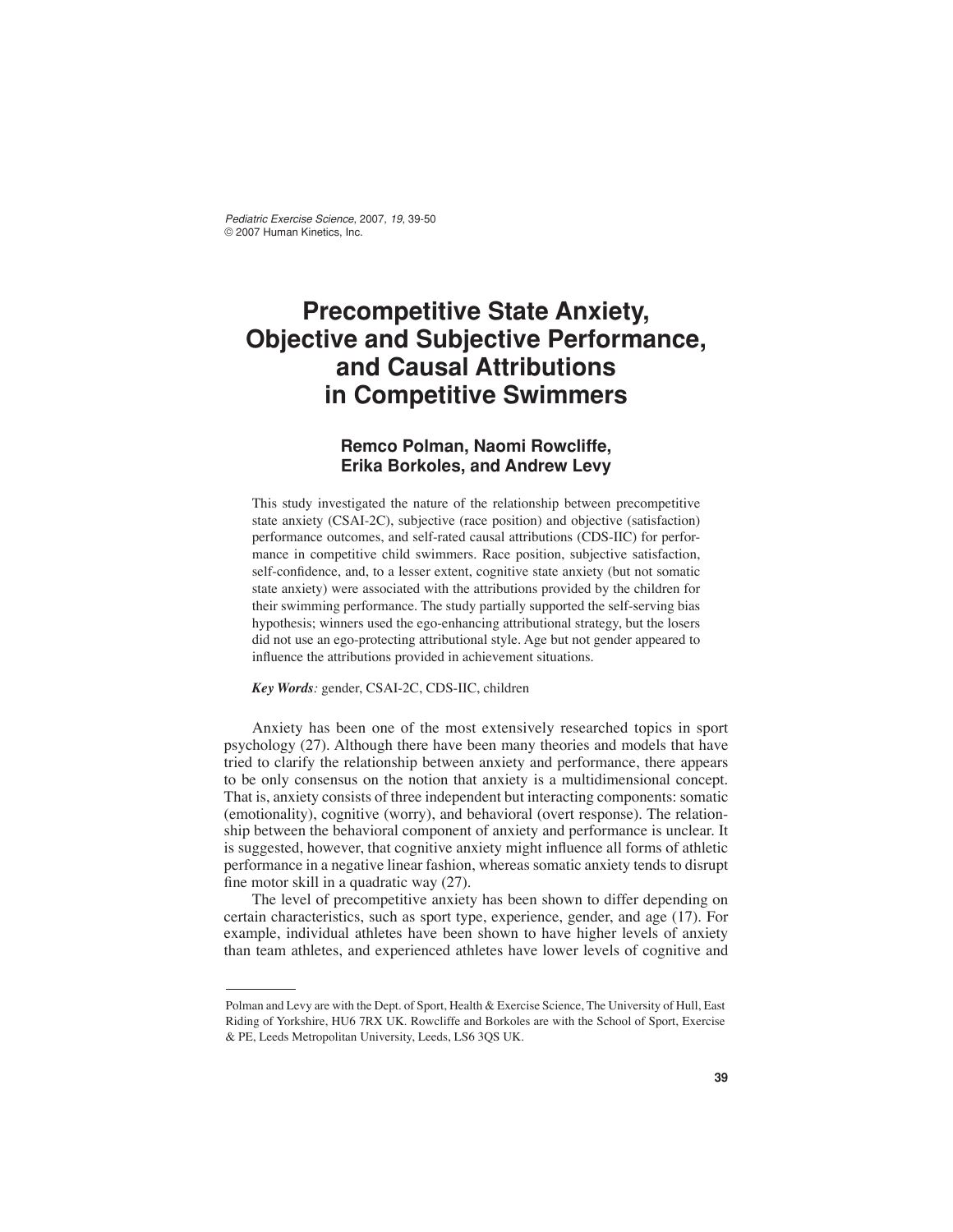somatic anxiety than do less experienced athletes (17,23). In addition, in a recent meta-analysis it was found that gender and level of performance were important moderator variables in the anxiety–performance relationship (28). Overall findings revealed that cognitive anxiety had a low but significant negative effect on performance  $(r = -10)$ , and self-confidence had a low to moderate positive effect (*r* = .24). Males were found to be more affected than females, and higher standard athletes were more affected than lower standard athletes, by cognitive anxiety or self-confidence. In the same study it was argued that somatic anxiety was of limited value in explaining sport performance (28).

In swimming, the sport under investigation in this study, it has been found that state anxiety can have either a positive or negative effect on performance. Furst and Tenenbaum (14) found that higher levels of anxiety facilitated swimming performance, whereas Burton (8) found that anxious swimmers swam more slowly. In the latter study a negative linear trend was found between cognitive anxiety and swimming performance and a positive linear trend between self-confidence and performance. Very few studies have looked at the anxiety–performance relationship in child athletes. Psychountaki and Zervas (20) found that 11- to 12-year-old competitive swimmers who doubted their abilities scored high in state competitive anxiety and low in state sport confidence. In addition, self-confidence was related to the participants' performances.

If anxiety has an impact on performance, it is also possible that it influences the cognitive process that generates causal attributions for outcomes in sport. This is an important issue because attributions have been shown to influence expectations for future success, affective responses, persistence, self-confidence, and motivation for further involvement (2). For example, in a study by Chase (9) on 8- to 14-year-old children it was found that if failure in physical education and sport was attributed to lack of ability, it was likely to lead to dropout.

Attribution theory (26) suggests that there are three causal dimensions—locus of causality, stability, and control—that individuals use for explaining why they behaved in a certain way. Locus of causality refers to whether an outcome was caused by some characteristic of the individual or the environment. Locus of stability is concerned with whether the cause of performance is similar or variable in the future. Control focuses on who is responsible for the performance outcome; it rates whether the cause is under control of the attributor or something or someone else.

Research on attributions to date has been hampered by a narrow focus (2). For example, a significant number of studies have been conducted in nonsport or laboratory settings using novel tasks with little meaning to the participants or experimenter-defined attributions. Thus far, researchers have mainly used objective outcomes as performance indicators (win/loss) rather than subjective performance ratings, satisfaction scores, or the interaction between objective and subjective performance (1,11,22). In this respect, it is believed that winners make internal, stable, and controllable attributions, and losers will make external, unstable, and uncontrollable attributions (self-serving bias) (1,3). Attribution research has generally supported this ego-enhancing style for winners  $(3,12)$ . The findings on the ego-protecting attributional style for losers have been less clear. This might be because athletes are encouraged to accept responsibility for the outcome of a sporting event, and externalization of failure is discouraged (1).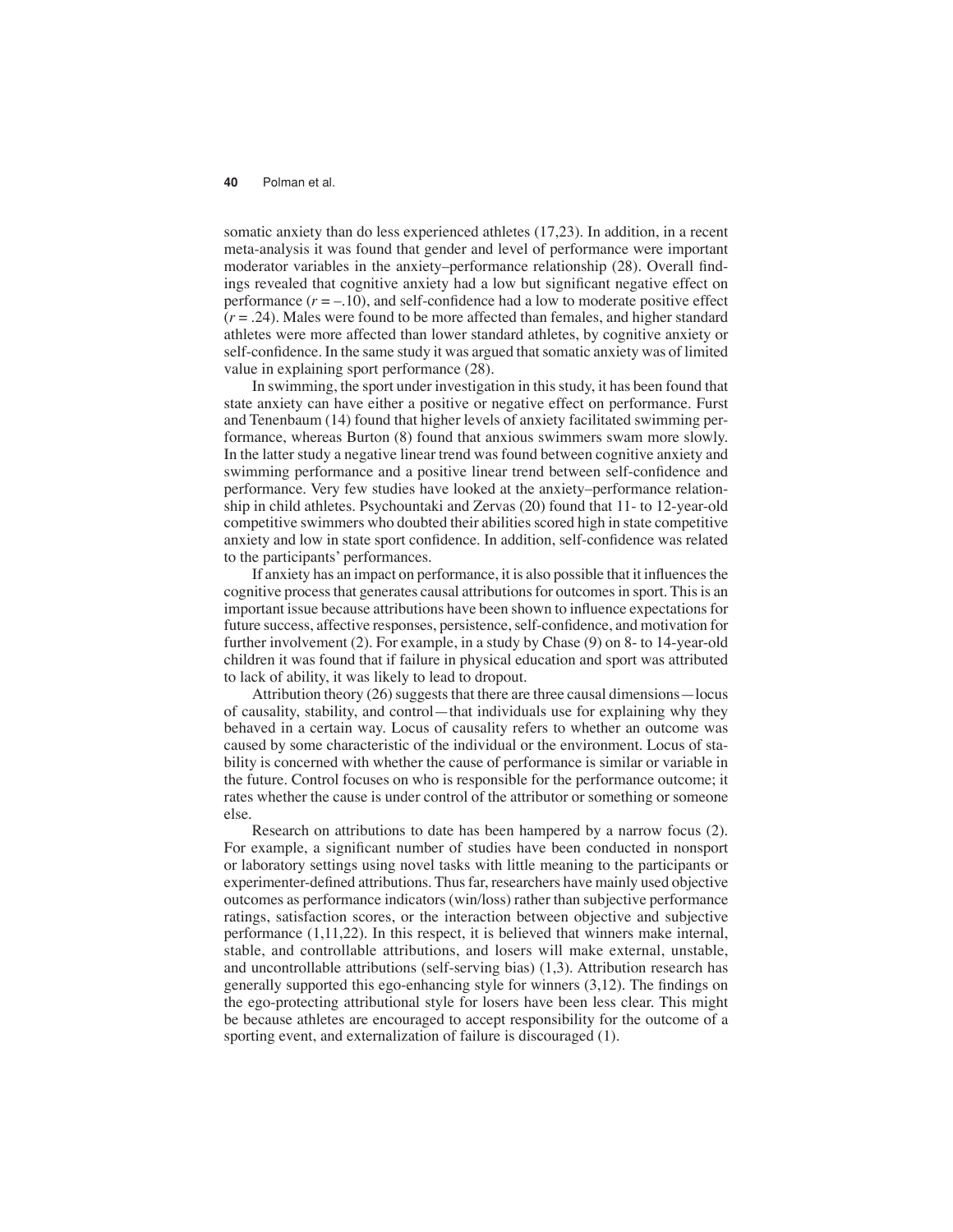#### Precompetitive State Anxiety **41**

Most of the research has also focused on the consequences of attributions for behavior and emotions, despite the notion that many antecedents could potentially influence the attribution process. For instance, past experiences and attitudes of performance have been shown to influence participants' attributions (6). Most studies to date have also tended to use college students or adults, with relatively few studies examining children's causal attributions for performance in sport situations (1,9). Developmental stages have been shown to be related to use of the ability and effort dimensions (19). In a cross-sectional study, Bird and Williams (5) found that 7- to 9-year-olds used effort and luck to explain outcomes, 10- to 12-year-olds saw a relationship between effort and outcome and luck and outcome, and 13- to 15-year-olds saw a relationship between effort and outcome. Furthermore, for the 16- to 18-year-olds, stereotypical gender attributions became apparent, with males using effort as an attribute and females using luck. Chase (9), however, recently did not find age differences in a group of 8- to 14-year-olds. It should be noted that in both studies participants made attributions based on hypothetical situations rather than actual events, which brings into question the ecological validity of these studies.

In addition to age, it has been suggested that gender and years of experience act as moderator variables in causal attributions. More recent research, however, has failed to find gender differences in children. As suggested earlier, Chase (9) did not find any gender differences for younger children, supporting work by Bird and Williams (5), who suggested that gender differences in attributions only start to develop at the ages of 16–18, when gender stereotypes emerge. There appears to be no research to date that has investigated the influence of experience on the attributions provided by children.

Only a few studies have investigated the relationship between anxiety and attributions, despite the time-to-event studies that have shown that cognitive state anxiety still increases shortly after competing and thus is able to affect the attributional process (10). In addition, the studies that have investigated the anxiety–attribution relationship have only used adult participants and lacked ecological validity. For example, it is questionable that the staged table-tennis task in the Biddle and Jamieson (4) study generated levels of anxiety similar to those experienced in real competitive situations. The authors of that study suggested that research on this topic should be conducted in more naturalistic and personally meaningful environments.

The attributional processes in children who participate in competitive sport have not been adequately researched in ecologically valid settings. It is important for coaches, teachers, and parents to identify the development of maladaptive attributions because of its impact on satisfaction and future participation motivation. Therefore, this study investigated the relationship between precompetitive anxiety, actual and subjective performance, and the causal attributions provided for performance in children competitive swimmers. Second, it examined the relationship between precompetitive anxiety and objective (race position) and subjective performance (in terms of satisfaction). Finally, it explored the influence of gender, age, and experience on levels of anxiety and attributions.

Three explicit predictions were made based on the current understanding of the literature. It was predicted that higher levels of cognitive and somatic state anxiety would result in more external attributions (13,15). Second, we expected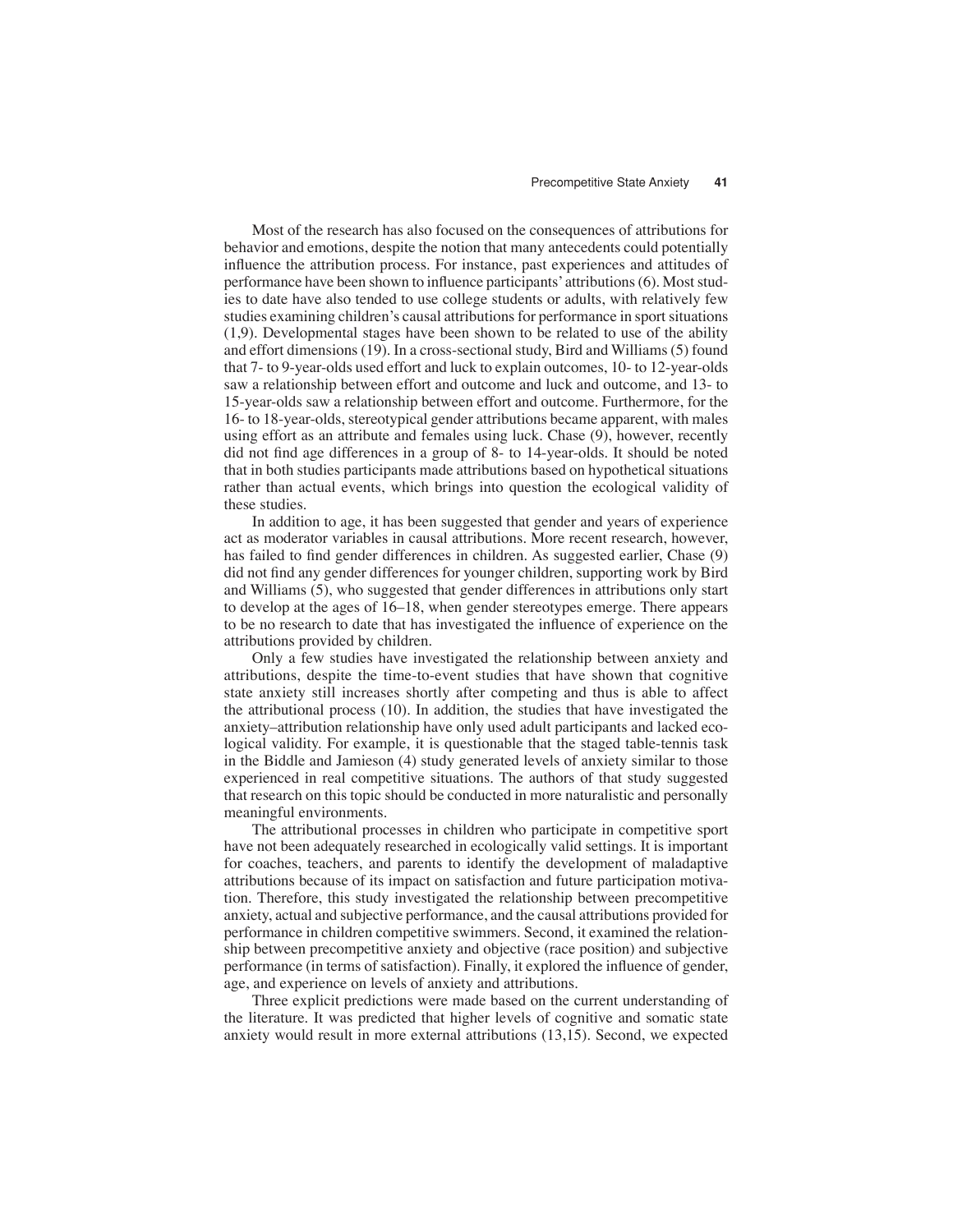an ego-enhancing attributional style for the winners. Third, it was predicted that cognitive anxiety would have a negative relationship with performance and a positive relationship with self-confidence, and this effect would be stronger for boys than for the girls (28). To avoid some of the methodological pitfalls identified in previous research and to ensure ecological validity, the study was conducted in a real-life sporting situation (regional swimming gala) that had meaning for the participants and was expected to elicit state anxiety.

# **Method**

## **Participants**

Children swimmers (47 boys, 54 girls) from three regional swimming clubs located in the southwest of England participated in this study. Participants' ages ranged from 9 to 15 years (*M* age = 12.11 years, *SD* = 2.06), and swimming experience ranged from 1 to 8 years ( $M = 4.51$ ,  $SD = 2.05$ ). In accordance with ethical guidelines, ethical approval was obtained from a university ethics committee. In addition, all participants and their parents or guardians completed standard informed-consent procedures.

### **Instruments**

The Competitive State Anxiety Inventory-2 modified for children (CSAI–2C) was used to assess perceived intensity of the swimmers' cognitive and somatic state anxiety and self-confidence before their swimming event  $(23)$ . The CSAI–2C is a self-administered questionnaire consisting of 15 items on a 4-point Likert scale ranging from 1 (*not at all)* to 4 (*very much)*. Responses were scored and totaled for each subscale. Scores could range from 5 to 20, with higher scores indicating higher intensities in cognitive and somatic anxiety and higher levels of self-confidence. Satisfactory validity and reliability have been reported for the CSAI-2C (23).

The swimmers' causal attributions were measured using the Revised Causal Dimension Scale for Children (CDS-IIC) (18,25). The CDS-IIC allows the participants to make an open-ended attribution for perceived success or failure and then classify the cause in the form of eight Likert-type questions (scale ranging from 1 to 5) along the dimensions of locus of causality, stability, personal control, and external control. Scores for each dimension could range from 2 to 10, with higher scores meaning more internal, stable, and controllable attributions. Vlachopoulos et al. (24) and Vlachopoulos and Biddle (25) found evidence for adequate factorial structure and discriminant validity between the subscales of the CDS-IIC. Interitem correlations for the locus-of-causality scale, however, were found to be low.

Finally, participants rated the satisfaction of their performance on a scale ranging from 0 to 10 (with 0 being *completely unsatisfied* and 10 being *completely* satisfied) (2). Actual race position was also recorded.

### **Procedures**

Before the study was conducted all questionnaires were successfully piloted by five child volunteers covering the actual participants' age range. Questionnaires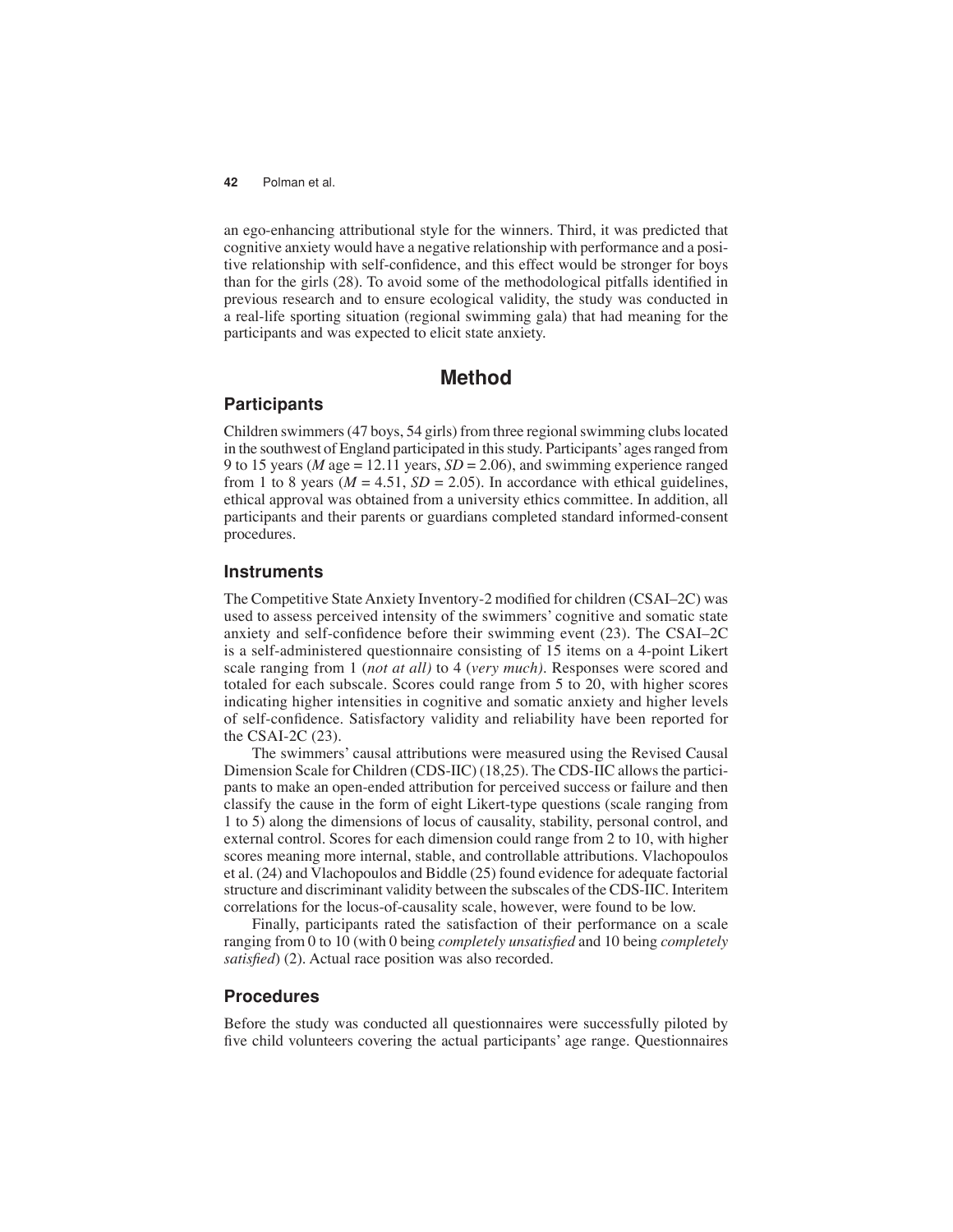were explicitly tested for understanding and ease of completion. Before commencement of the swimming gala all consenting participants were called together at a questionnaire station sectioned off from the main pool and competing area to have the procedure explained and any remaining questions clarified. Participants reported approximately 10 min before their race to complete the CSAI-2C at the questionnaire station. Completed questionnaires were collected, and participants were reminded to return to the station immediately after their event (within 10 min). After participants finished their races they completed the subjective performance question (how satisfied they were with their performance), followed by the CDS-IIC. This also included information regarding the event in which they had just competed and their place in the race they had just completed (objective performance). Three local swim teams competed at the swimming gala, and each event was a straight final with 1 participant from each club. Thus, there were only 3 participants in each race.

# **Data Analysis**

First, Pearson product–moment correlations were calculated for age and years of experience in swimming as possible confounding influences on anxiety intensity and attributional interpretation of the outcome (12). Years of swimming experience was not correlated with any of the dependent variables. For age, a negative relationship was found with self-confidence  $(r = -.197, p = .048)$  and stability  $(r = -.252, p =$ .011). Based on those results, it was decided to statistically control for age.

Second, we examined whether gender was a confounding moderating factor. Independent sample *t* tests were run for the subscales of the CSAI-2C and the CDS-IIC. Because of the number of dependent variables, the significance level for this manipulation check was set at  $p = 0.01$ . No significant differences were found between genders for any of the dependent variables.

In order to test the relationships between state anxiety, objective and subjective performance, and attributions provided, hierarchical multiple linear-regression models were used for each of the four causal attributional scales (locus of causality, stability, personal control, and external control) separately. Age was entered first, followed by the anxiety subscales (cognitive anxiety, somatic anxiety, and self-confidence), objective performance, and then the subjective performance satisfaction score. Standardized regression  $(\beta)$  coefficients described the independent contribution of each predictor to the total regression models. We also calculated Pearson product–moment correlations between the anxiety subscales and the attribution subscales.

To investigate whether winners used an ego-enhancing attributional style, and losers an ego-protecting attributional style, separate regression analyses were conducted for the winners and the losers (Numbers 2 and 3).

To test the relationship between anxiety and performance, Pearson product– moment correlations were calculated between the anxiety subscales and objective performance and subjective performance satisfaction. This was done for the group as a whole and for the boys and girls separately.

Data were screened for normality and Cronbach alphas were calculated for the subscales of the CSAI-2C. Finally, we calculated correlations between the subscales of the CDS-IIC. Strong correlations have been found for the subscales of the CDS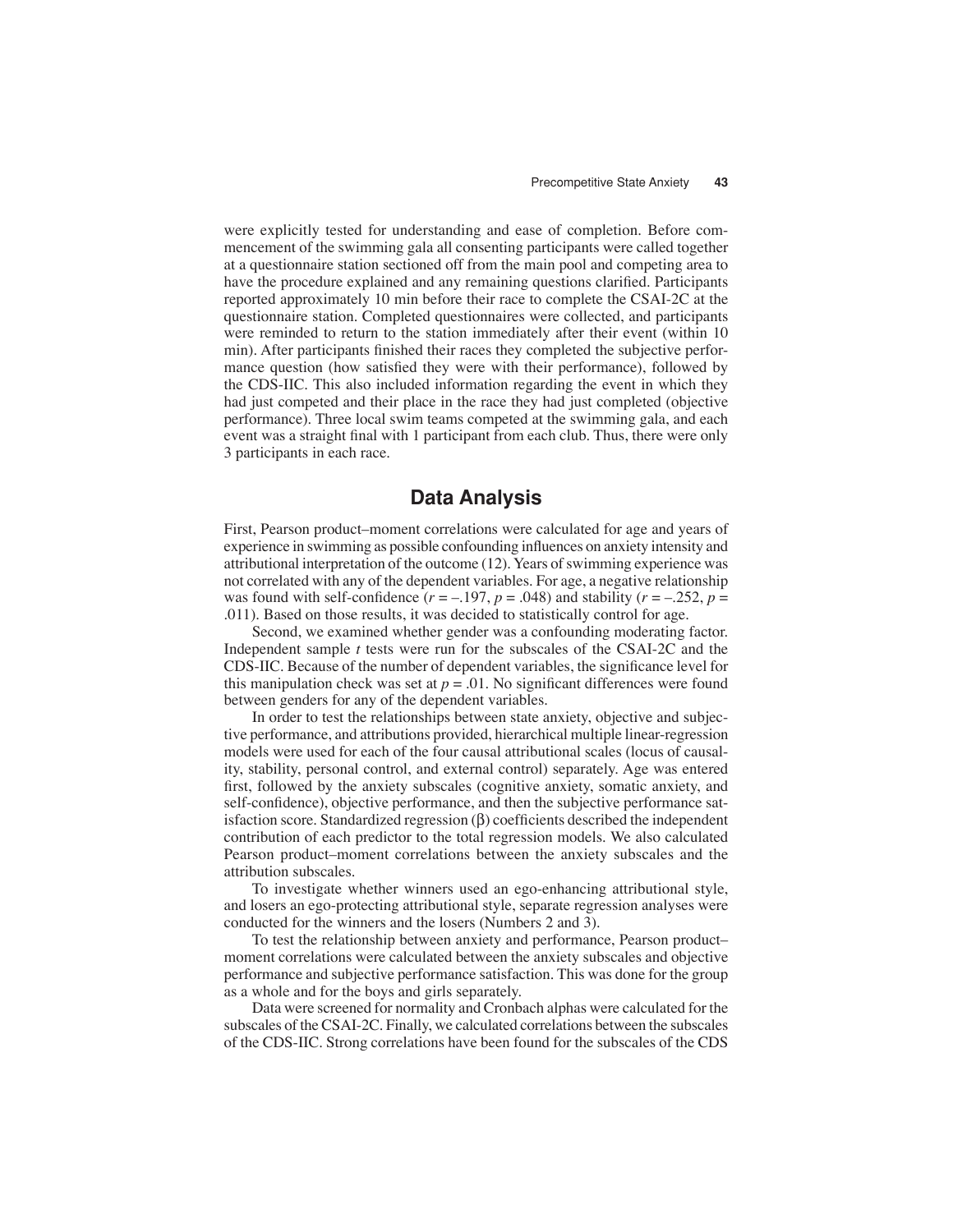and CDSII (18). The significance level was set at  $p = 0.05$ . The statistical package SPSS was used to analyze the data.

# **Results**

Descriptive statistics for anxiety and attributions are displayed in Table 1. The Cronbach alphas for the CSAI-2C were satisfactory and ranged from .71 (selfconfidence) to .78 (somatic anxiety). No significant correlations were obtained between the four subscales of the CDS-IIC.

To ensure that the regional swimming gala induced increased levels of anxiety, we compared the obtained scores with those in previous studies. The scores obtained for cognitive and somatic anxiety and self-confidence where similar to those found by Stadulis et al. (23) in their validation of the CSAI-2C (obtained in physical education class competitions) and the norming of the CSAI-2 for high school athletes (obtained in competitive sport settings) (17). For the CSAI-2C and the CSAI-2, as well as the scores obtained in the present study, *somewhat* is the median for cognitive and somatic anxiety, and *somewhat* to *moderate,* the median for self-confidence  $(23)$ . In addition, the present study found that  $9\%$  of the sample had a median higher than 3, which is similar to the norm samples for both the CSAI-2C (23) and the CSAI-2 (17). Therefore, we believe that the swimming competition induced sufficient levels of precompetitive anxiety to test our predictions.

The hierarchical multiple-regression model for locus of causality showed that only self-confidence contributed significantly to the prediction of the magnitude of this variable (see Tables 2 and 3). With regard to stability, it was found that age, self-confidence, and race position all contributed to the prediction of stability attributions. Personal control was best predicted by subjective performance satisfaction, whereas external control was best predicted by levels of self-confidence. Results of the correlational analysis between anxiety and attributions are displayed in Table 4. Cognitive anxiety was found to be negatively correlated with external control, and self-confidence was positively correlated with locus of control, stability, and external control.

Results of the regression analysis for the winners were not significant,  $F(7)$ ,  $(42) = 1.75, p = .12, R = .48, R^2 = .23$ . Only the personal-control subscale reached significance ( $\beta$  = 0.16,  $p$  = .03). A similar result was obtained for the regression for the Number 2 and 3s,  $F(7, 43) = 0.85$ ,  $p = .55$ ,  $R = .35$ ,  $R^2 = .12$ . In this instance only the external-control subscale reached significance ( $\beta = 0.21$ . *p* = .03).

Correlations between anxiety and objective and subjective performance are displayed in Table 4. No significant association was found between anxiety and performance, and no differences were found between the boys and the girls.

# **Discussion**

The main aim of the present study was to investigate the relationship between precompetitive state anxiety, objective (race position) and subjective (in terms of satisfaction) performance, and the attributions provided in a sample of children competitive swimmers. Higher levels of self-confidence were found to be associated with higher attributions for external control, internal locus of causality, and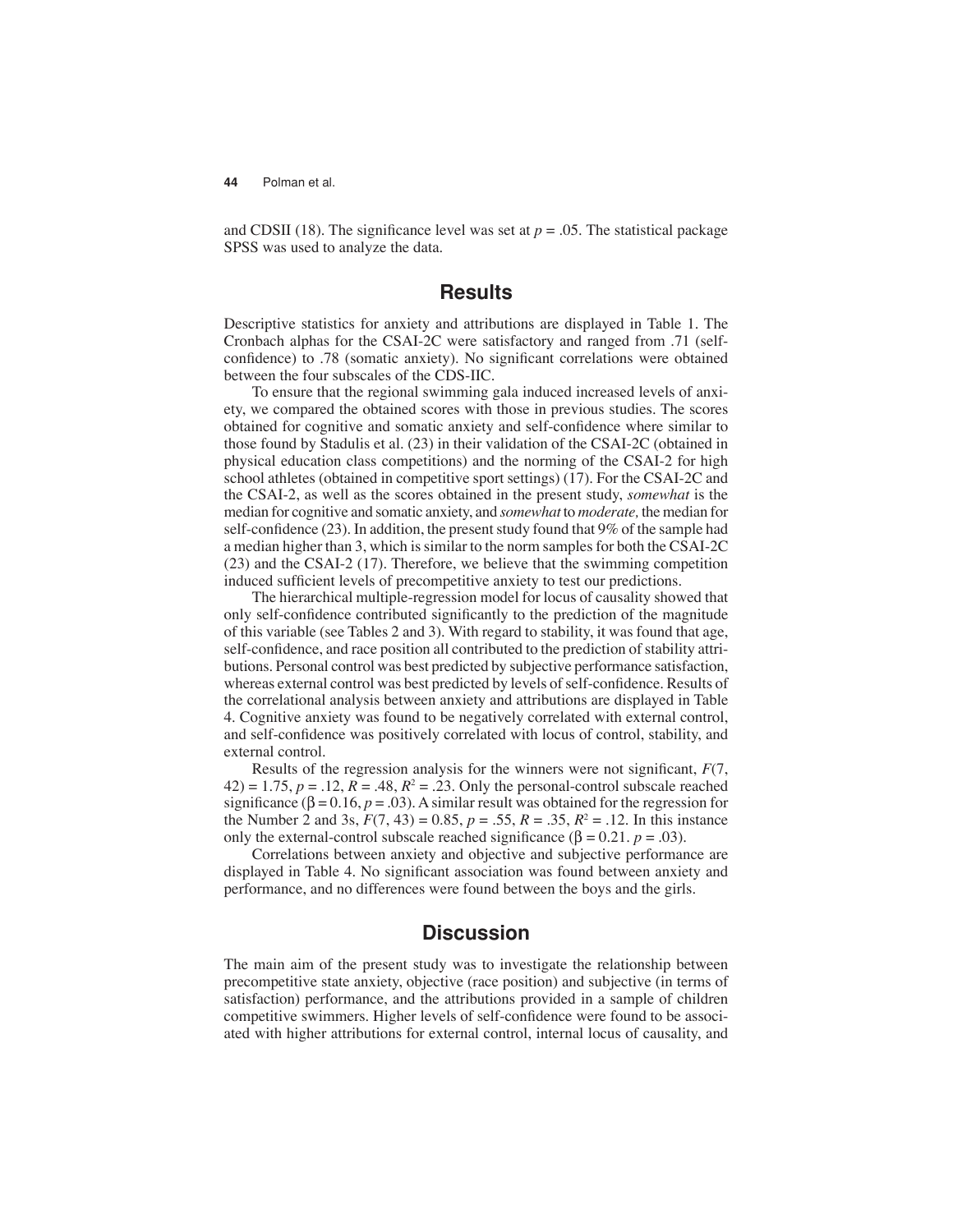| ependent variable | <b>Dverall</b>               | <b>Boys</b>                                                                  | Girls                                                                                                                       | <b>Ninners</b>                                                          | <b>Losers</b>                                                                          |
|-------------------|------------------------------|------------------------------------------------------------------------------|-----------------------------------------------------------------------------------------------------------------------------|-------------------------------------------------------------------------|----------------------------------------------------------------------------------------|
| Tognitive anxiety | .16(0.68)                    |                                                                              | .99 (0.73)                                                                                                                  |                                                                         |                                                                                        |
| omatic anxiety    | .08 (0.78)                   | $2.30(0.62)$<br>$2.08(0.75)$<br>$2.56(0.69)$<br>$5.49(1.35)$<br>$6.64(1.33)$ |                                                                                                                             | 2.11 (0.78)<br>2.10 (0.82)<br>2.64 (0.82)<br>5.64 (1.42)<br>7.24 (2.36) | 2.21 (0.57)<br>2.07 (0.75)<br>2.53 (0.54)<br>5.86 (2.50)<br>6.25 (0.80)<br>5.80 (2.51) |
| .elf-confidence   | 2.56 (0.69)                  |                                                                              |                                                                                                                             |                                                                         |                                                                                        |
| ocus of causality |                              |                                                                              |                                                                                                                             |                                                                         |                                                                                        |
| yulity            | $5.75(1.43)$<br>$6.67(1.22)$ |                                                                              |                                                                                                                             |                                                                         |                                                                                        |
| ersonal control   | 5.51 (2.56)                  | .19(2.72)                                                                    | $\begin{array}{l} 2.09\ (0.80) \\ 2.62\ (0.79) \\ 5.98\ (1.47) \\ 6.70\ (1.13) \\ 6.80\ (2.41) \\ 4.96\ (2.28) \end{array}$ |                                                                         |                                                                                        |
| xternal control   | .17(1.53)                    | .40(2.79)                                                                    |                                                                                                                             | .36(2.55)                                                               |                                                                                        |

| Ŝ<br>ן<br>ג                             |
|-----------------------------------------|
|                                         |
|                                         |
|                                         |
|                                         |
|                                         |
|                                         |
|                                         |
|                                         |
|                                         |
|                                         |
|                                         |
|                                         |
|                                         |
|                                         |
|                                         |
|                                         |
|                                         |
|                                         |
|                                         |
|                                         |
|                                         |
|                                         |
|                                         |
|                                         |
|                                         |
|                                         |
|                                         |
|                                         |
|                                         |
| The Anxiety and Attribution Dimensions. |
|                                         |
|                                         |
|                                         |
|                                         |
|                                         |
|                                         |
|                                         |
|                                         |
|                                         |
| i<br>Folio                              |
|                                         |
|                                         |
|                                         |

Table 2 Hierarchical Multiple-Regression Change Analysis for the Locus of Causality, Stability, Personal<br>Control, and External Control Subscales of the CDS-IIC **Table 2 Hierarchical Multiple-Regression Change Analysis for the Locus of Causality, Stability, Personal Control, and External Control Subscales of the CDS-IIC** 

|                                                                                                                                                                                                                                                                                                                                                  | <b>Locus of Causalit</b> |                | Stability                                                                                                                              |                | Personal Control         |                | <b>External Control</b> |                |
|--------------------------------------------------------------------------------------------------------------------------------------------------------------------------------------------------------------------------------------------------------------------------------------------------------------------------------------------------|--------------------------|----------------|----------------------------------------------------------------------------------------------------------------------------------------|----------------|--------------------------|----------------|-------------------------|----------------|
|                                                                                                                                                                                                                                                                                                                                                  | change<br>I              | $\tilde{R}^2$  | <b>F</b> change<br>Sign.                                                                                                               | $\mathbf{R}^2$ | <b>F</b> change<br>Sign. | R <sup>2</sup> | Fchange<br>Sign.        | $\mathbf{R}^2$ |
|                                                                                                                                                                                                                                                                                                                                                  | 01.C                     |                | Ξ                                                                                                                                      |                | 0.83                     |                | 0.45                    |                |
| $\frac{5}{5}$<br>$\frac{1}{2}$<br>$\frac{1}{2}$<br>$\frac{1}{2}$<br>$\frac{1}{2}$<br>$\frac{1}{2}$<br>$\frac{1}{2}$<br>$\frac{1}{2}$<br>$\frac{1}{2}$<br>$\frac{1}{2}$<br>$\frac{1}{2}$<br>$\frac{1}{2}$<br>$\frac{1}{2}$<br>$\frac{1}{2}$<br>$\frac{1}{2}$<br>$\frac{1}{2}$<br>$\frac{1}{2}$<br>$\frac{1}{2}$<br>$\frac{1}{2}$<br>$\frac{1}{2}$ | 0.03                     |                | 0.04                                                                                                                                   |                | 0.51                     |                | 0.02                    |                |
|                                                                                                                                                                                                                                                                                                                                                  | 0.18                     | $\mathbf{r}$   | 0.00                                                                                                                                   | 25             | $\Xi$                    |                | 0.49                    |                |
|                                                                                                                                                                                                                                                                                                                                                  | 0.74                     | $\frac{13}{2}$ | 0.16                                                                                                                                   | 26             | 0.04                     | $\vec{4}$      | 0.32                    | $\overline{2}$ |
| $ote.$ Step $1 = age$ ; Step                                                                                                                                                                                                                                                                                                                     |                          |                | = state cognitive anxiety, state somatic anxiety, state self-confidence; Step $3 =$ objective performance; Step $4 =$ subjective perfo |                |                          |                |                         |                |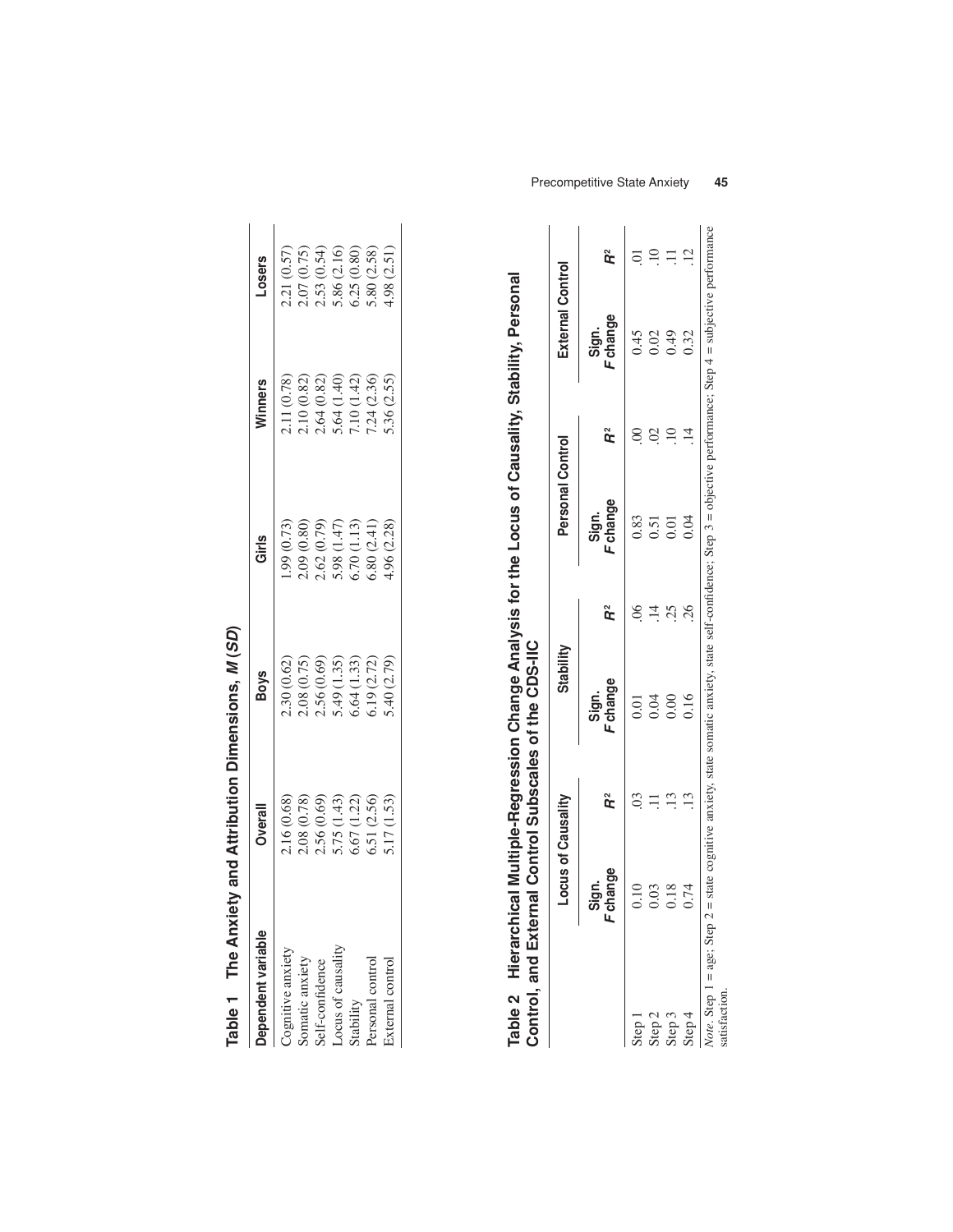Table 3 Beta Value and Significance of the Dependent Variables **for the Best Hierarchical Multiple-Regression Model for the Locus of Causality, Stability, Personal Control, and External Control Subscales of the CDS-IIC** 

|                            | Locus of<br>causality.<br>beta,<br>Step 2 | Stability.<br>beta,<br>Step 3 | Personal<br>control.<br>beta,<br>Step 4 | <b>External</b><br>control.<br>beta.<br>Step 2 |
|----------------------------|-------------------------------------------|-------------------------------|-----------------------------------------|------------------------------------------------|
| Age                        | $-0.11$                                   | $-0.24*$                      | $-0.05$                                 | $-0.02$                                        |
| Cognitive anxiety          | 0.15                                      | 0.06                          | $-0.06$                                 | $-0.10$                                        |
| Somatic anxiety            | $-0.22$                                   | 0.21                          | $-0.09$                                 | $-0.03$                                        |
| Self-confidence            | $0.24*$                                   | $0.20*$                       | $-0.01$                                 | $0.25*$                                        |
| Objective performance      |                                           | $-0.33**$                     | $-0.01$                                 |                                                |
| Subjective performance     |                                           |                               | $0.33*$                                 |                                                |
| $*_{n}$ > 05 $**_{n}$ > 01 |                                           |                               |                                         |                                                |

\**p* < .05. \*\**p* < .01.

**Table 4 Correlation Values Between CSAI-2C Subscales and the Attribution Subscales and Objective (Race Position) and Subjective Performance Satisfaction** 

|                               | Cognitive<br>anxiety | <b>Somatic</b><br>anxiety | Self-<br>confidence |
|-------------------------------|----------------------|---------------------------|---------------------|
| Locus of causality            | $-.06$               | $-.19$                    | $.26**$             |
| Stability                     | .05                  | .18                       | $21**$              |
| Personal control              | $-.14$               | $-.13$                    | .07                 |
| External control              | $-.21*$              | $-.14$                    | $30**$              |
| Objective performance, boys   | .04                  | $-.01$                    | $-.02$              |
| Subjective performance, boys  | .03                  | .02                       | .07                 |
| Objective performance, girls  | .17                  | .08                       | $-.13$              |
| Subjective performance, girls | $-.15$               | $-.04$                    | .12                 |
| Objective performance, all    | .13                  | .03                       | .08                 |
| Subjective performance, all   | $-.09$               | $-.01$                    | .10                 |

\*Correlation significant at .05. \*\*Correlation significant at .01.

stability. Actual race position and subjective performance satisfaction resulted in higher perceptions that performance would be maintained in the future (stability dimension) and were under more personal control. Age appeared to be a moderating factor, resulting in an inverse relationship with perceptions of the stability of future performance. No influence was found for gender or years of swimming experience on the causal attributions provided by the swimmers or the level of anxiety and self-confidence experienced. The results therefore did not support the hypothesis that higher cognitive or somatic state anxiety would be associated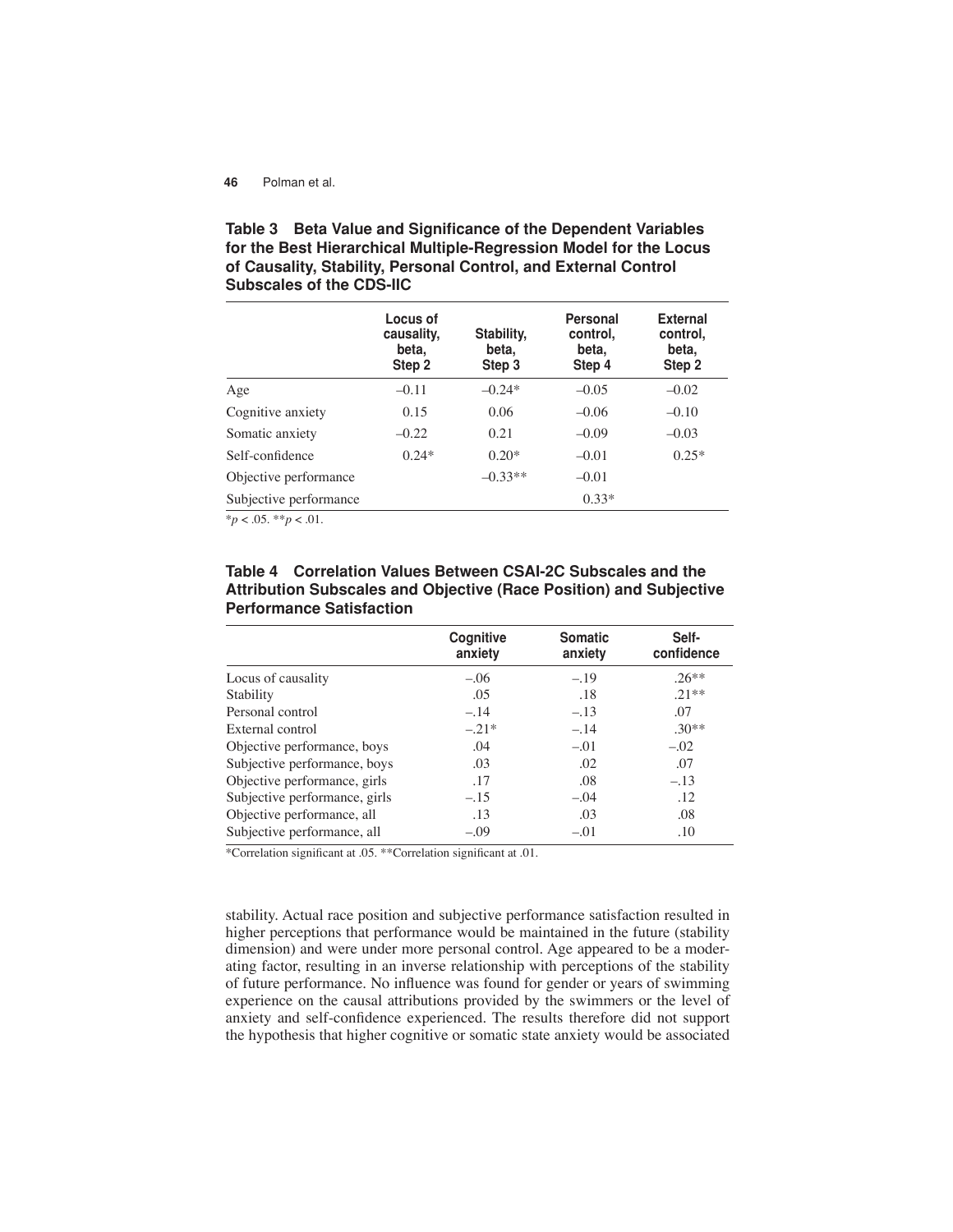with more external attributions, but they partially support the notion that winning results in an ego-enhancing attributional style. Finally, no relationship was found between cognitive anxiety, self-confidence, and objective and subjective swimming performance.

Previous research that considered the temporal patterns of anxiety has revealed that somatic anxiety decreases significantly immediately after commencing an activity, whereas cognitive anxiety remains high for a longer period of time (10,17). This would potentially suggest different relationships between somatic and cognitive anxiety and attributions. This research did not, however, find an association between somatic and cognitive anxiety and the attributions provided by the children swimmers. Higher levels of cognitive anxiety were associated with lower levels of perceived external control. This result was in disagreement with the a priori hypothesis and earlier findings by Fink et al.  $(13)$  and Kerr and Goss  $(15)$ , who found that higher levels of anxiety resulted in more external attributions. The nature of the task used in the present investigation might explain these contradictory findings. The swimming competition in the current study is very much a closed activity in which athletes are ultimately responsible for their own actions. In comparison, Kerr and Goss (15) used a gymnastics task. In this sport the participants' performances are determined by judges, allowing the athletes the opportunity to make more external attributions for their achievements. The implication would be that the circumstances of the competition would moderate the attributional process.

The present study found that higher levels of self-confidence resulted in participants' attributing their performance to internal factors (locus of causality). In addition, the swimmers judged that their current performance would happen again in the future (stability) and felt more control over external factors. Therefore, selfconfidence should be considered an important factor influencing the participants' attributions in achievement situations. Future research should explore whether self-confidence might have a reciprocal relationship with attributions (6).

It is difficult to compare the present results with those of previous research on the relationship between state anxiety and attributions. In particular, past research  $(13,15)$  has not used sport-specific multidimensional instruments to assess the participants' level of state anxiety. The findings of the present study reveal that self-confidence and, to a lesser extent, cognitive state anxiety were associated with the attributions provided by the participants, but somatic anxiety was not.

It has been suggested that the interpretation of perceived anxiety is important. The current study only considered anxiety intensity and not the possible debilitative or facilitative aspects (anxiety direction) (27). Currently, there is no validated inventory for children to measure anxiety direction. This is an important issue because it is unclear whether children can make a distinction between possible facilitative or debilitative effects of anxiety. On the other hand, it has been argued that anxiety by definition cannot be facilitative in nature  $(7)$ .

The results of the present study support the notion that people formulate a different set of explanations after failure and success. A higher position in the race (winning) was associated with more stable attributions, whereas higher performance satisfaction scores were associated with more personally controlled causal attributions (3,16). This partially supports the self-serving bias hypothesis, which predicts that winners are more likely to attribute their success to themselves and believe that they can achieve similar or better performances in the future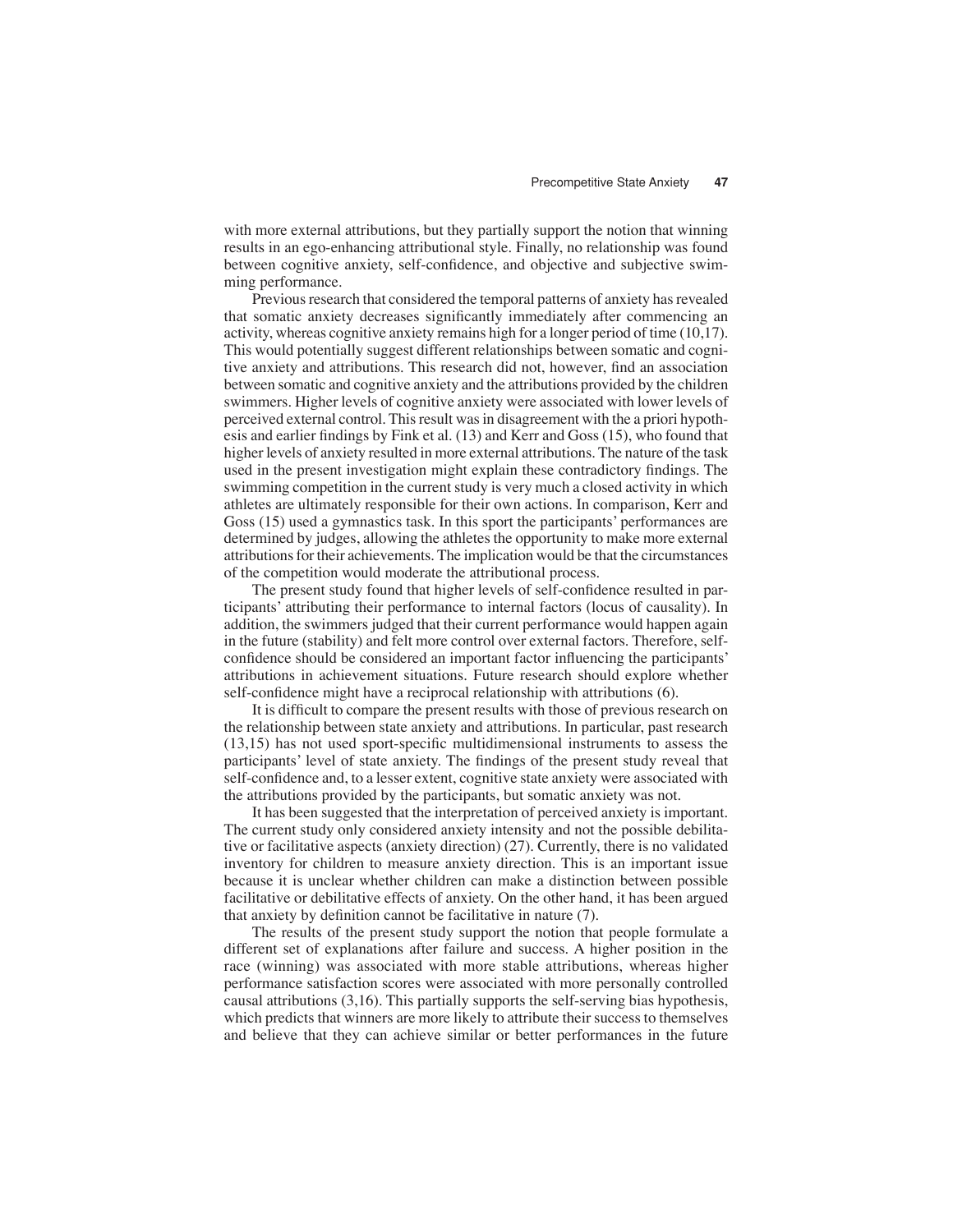(3,21). In principle, this ego-enhancing, self-serving attribution style is a healthy one, preventing the development of maladaptive attributions and, ultimately, the development of a learned helplessness style of attributions. The present study did not support the second aspect of the self-serving-bias hypothesis, however, in that unsuccessful individuals were more likely to attribute their achievement to external and uncontrollable factors when explaining their performance. Rather, losers and participants with lower subjective performance scores showed more unstable and less personally controllable attributions. This has been a more commonly observed self-serving bias in sport and supports Mark et al.'s (16) suggestion that in sport, depending on the outcome of the event, athletes alter their attributions along the controllability and stability dimensions rather than the locus-of-causality dimension. The implications of this are more positive because recurrence of failure would not be regarded as inevitable. In addition, athletes need to understand the causes of their performance if they are going to continue and try to improve after their failure. This study found a more adaptive attributional style for the losers in that the perceived controllability of performance provides more perceived behavioral control in the future. Taken together, the results of the present study do support Spink and Roberts's (22) assertion that both objective and subjective performance outcomes are related to attributions, and they provide partial support for selfserving bias. Winners displayed an ego-enhancing attributional style, but the losers did not display a traditional ego-protecting style.

No gender differences in the attributions provided by the children for their performance were found in the present study, supporting previous findings  $(5,9)$ . Swimming was selected for this study because it has been considered a genderappropriate sport for both boys and girls. Similar events (e.g., distances) without gender competition allow us to compare psychological functioning and provide gender-independent attribution (1). This is important because gender differences in attributions have generally only been found when males and females compete against each other in artificially created tasks. In such situations, males overshadowed females and changed their attribution styles (1).

It has been suggested that developmental stages influence the understanding of attributions (ability) and effort (stability) (19). The present study supported this notion. An inverse relationship was found between age and the stability subscale, indicating that when the swimmers got older they provided less stable attributions. This suggests that, with age, children become more aware that their results could be influenced by both the amount of effort produced and the level of ability achieved by themselves and other competitors. Although the research on the influence of age on attributions in sport is still limited and equivocal, the results of the present study show that there are age differences in causal attributions in children.

The third hypothesis was not supported by the findings. Cognitive anxiety and self-confidence were not associated with performance, and there were no gender differences. Given the contradictory findings of Furst and Tennenbaum (14) and Burton (8), it is still unclear whether high anxiety scores are facilitatory or detrimental to performance. The findings of this study suggest that, for children competing in swimming, anxiety intensity does not affect objective or subjective performance, but we only considered a linear relationship between anxiety and performance. This is an area that warrants further investigation.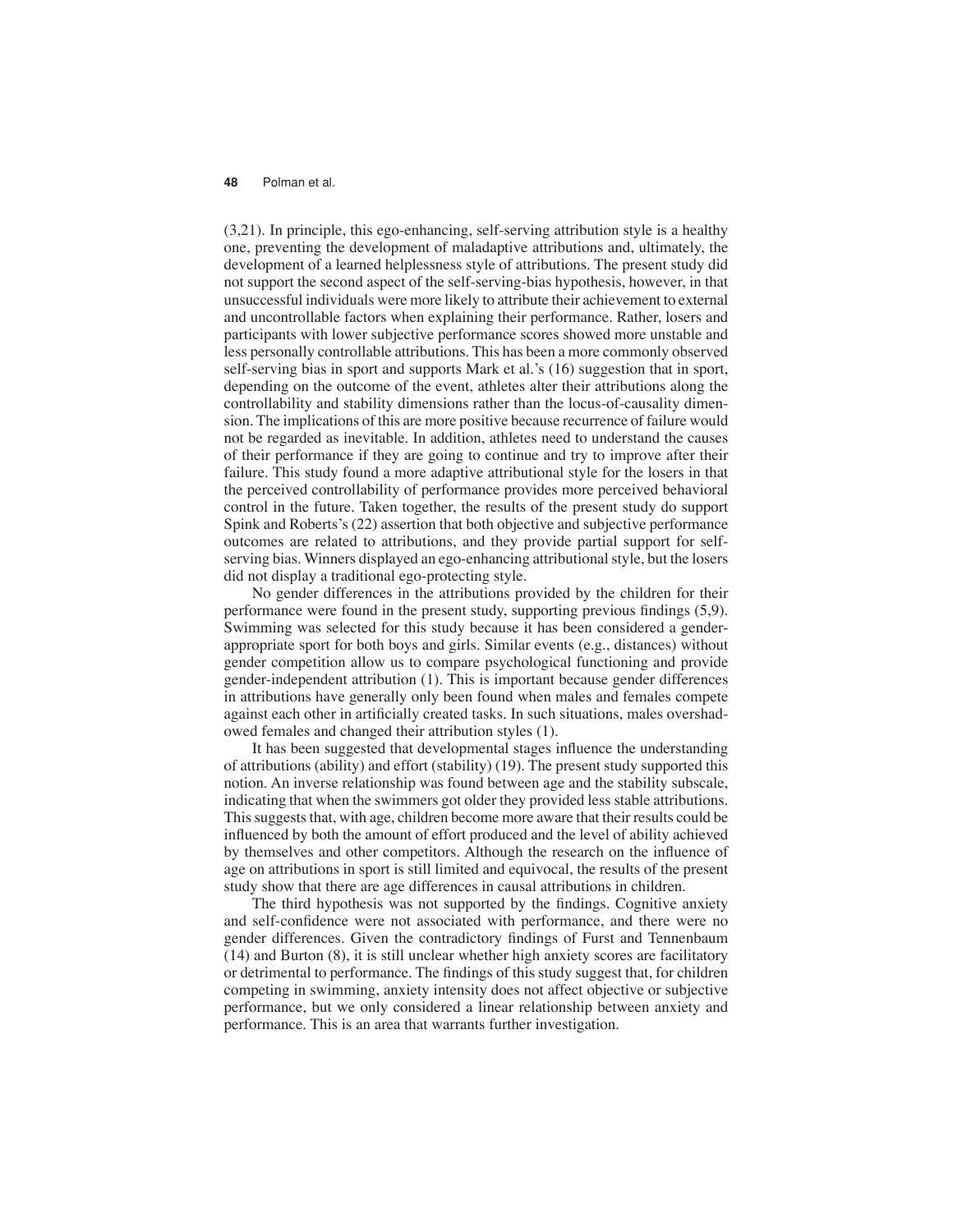This study did not support the notion that less experienced athletes perceived higher levels of anxiety (24). Therefore, years of experience might not be the most appropriate measure to use. We would suggest that the number of previous high-level competitions completed by child athletes is a more relevant mediating variable because they might not have competed often but might have been involved in their sport for a significant period of time.

In conclusion, the child competitive swimmers in this study gave favorable attributions that were adaptive in nature. Other important findings were that selfconfidence and, to a lesser extent, cognitive state anxiety influenced the attributional process, and the losers did not employ an ego-protecting attributional style. Finally, anxiety was not associated with objective or subjective performance.

Based on the findings of this study, people who work with children in competitive sport should create an environment that, in particular, fosters self-confidence, reduces cognitive-state anxiety, and provides successful experiences. This could be achieved by setting attainable goals and giving appropriate feedback. In addition, attributional retraining should focus on the appropriate use of stability and personal control and emphasize the fact that failure is the consequence of a lack of effort rather than ability.

# **References**

- 1. Biddle, S.J.H. Attribution theory and sport psychology. In: *Handbook of Research on Sport Psychology*. R.N. Singer, M. Murphey, L.K. Tennant (Eds.). New York, NY: Macmillan, 1993, pp. 437-464.
- 2. Biddle, S.J.H., S.J. Hanrahan, and C.N. Sellars. Attributions: past, present and future. In: *Handbook of Sport Psychology*. R.N. Singer, H.A. Hausenblas, and C.M. Janelle (Eds.). New York, NY: John Wiley, 2001, pp. 444-471.
- 3. Biddle, S.J.H., and A.B. Hill. Attributions for objective outcome and subjective appraisal of performance: their relationship with emotional reactions in sport. *Br. J. Soc. Psychol.* 31:215-226, 1992.
- 4. Biddle, S.J.H., and K. Jamieson. Attribution dimensions: conceptual clarification and moderator variables. *Int. J. Sport Psychol.* 19:47-59, 1988.
- 5. Bird, A.M., and J.M. Williams. A developmental–attributional analysis of sex-role stereotypes for sport and performance. *Dev. Psychol.* 16:319-322, 1980.
- 6. Bond, K., S.J.H. Biddle, and N. Ntoumanis. Self-efficacy and causal attribution in female golfers. *Int. J. Sport Psychol.* 31:243-256, 2001.
- 7. Burton, D. Measuring competitive state anxiety. In: *Advances in Sport and Exercise Psychology Measurement*. J. Duda (Ed.). Morgantown, WV: Fitness Information Technology, 1998, pp. 129-148.
- 8. Burton, D. Do anxious swimmers swim slower? re-examining the elusive anxiety performance relationship. *J. Sport Exerc. Psychol.* 10:45-61, 1988.
- 9. Chase, M.A. Children's self-efficacy, motivational intentions and attributions in physical education and sport. *Res. Q. Exerc. Sport*. 17:47-54, 2001.
- 10. Chu-min, L., and R.S.W. Masters. Analogy learning: a means to implicit motor learning*. J. Sports Sci.* 19:307-319, 2001.
- 11. Courneya, K.S., and E. McAuley. Understanding intentions to exercise following a structured exercise program: an attributional perspective. *J. Appl. Soc. Psychol.* 26:670- 685, 1996.
- 12. De Michele, P.E., B. Gansneder, and G.B. Solomon. Success and failure attributions of wrestlers: further evidence of the self-serving bias. *J. Sport Behav.* 21:242-256, 1998.